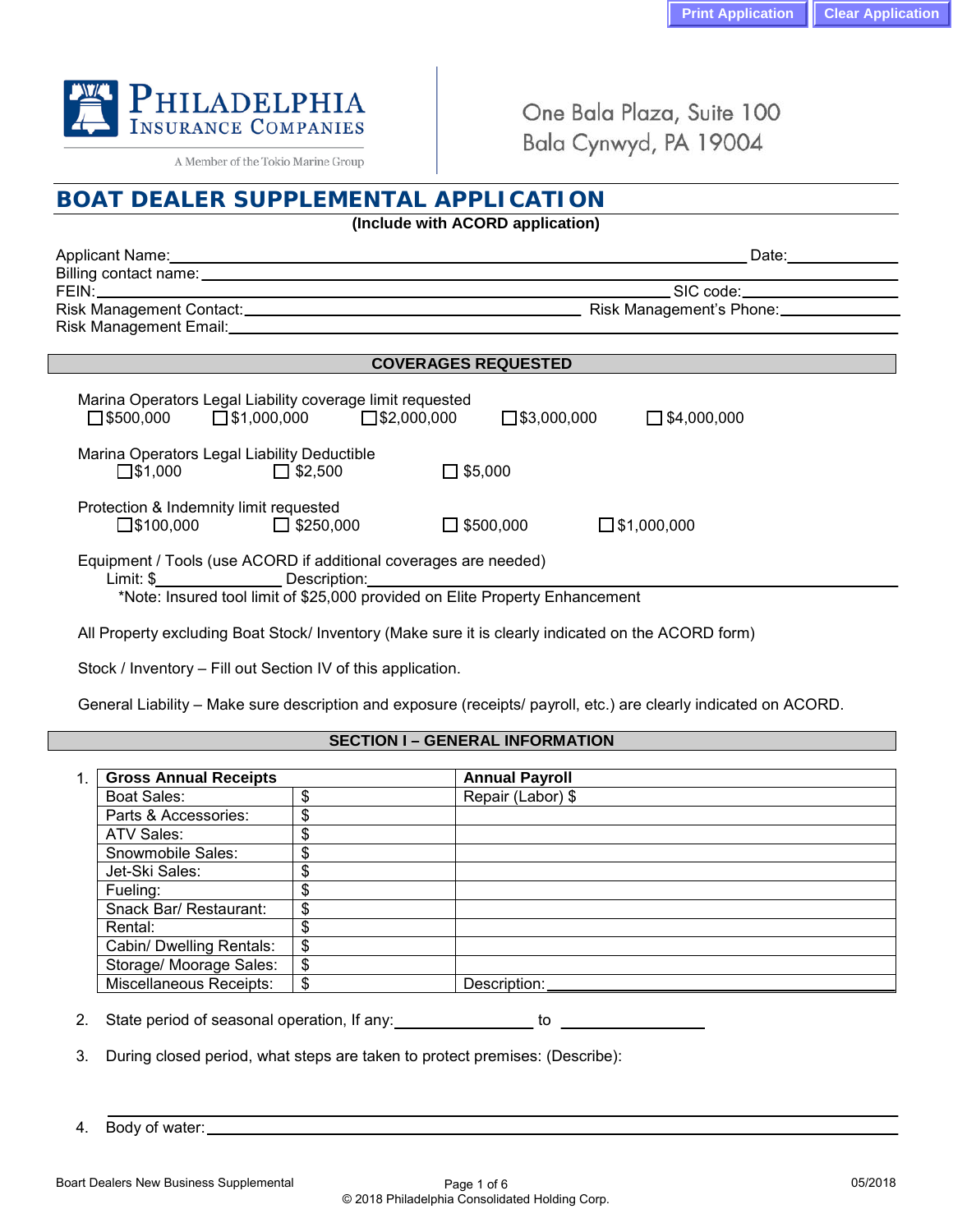### **SECTION II – PROTECTION AND INDEMNITY**

- 1. For owned watercraft, indicate number, length and horsepower:
- 2. Please fully describe owned watercraft operation if the Applicant is requesting P & I coverage for this exposure:
- 3. Please fully describe rental operation if the Applicant is requesting P & I coverage for this exposure:

## **SECTION III – GENERAL LIABILITY**

#### **Explain all "Yes" responses:**

- 1. Does the Applicant install service or demonstrate products?  $\Box$  Yes  $\Box$  Yes  $\Box$  No
- 2. Foreign products sold, distributed, used as a component?<br>3. Research and development conducted or new products planned?  $\Box$  Yes  $\Box$  No
- 3. Research and development conducted or new products planned?
- 4. Guaranties, warranties, hold harmless agreements?  $\Box$  Yes  $\Box$  Yes  $\Box$  No
- 
- 5. Products recalled, discontinued, changed? Yes No 6. Products of others sold or repackaged under Applicant's label?
- 7. Products under label of others?  $\Box$  Yes  $\Box$  Yes  $\Box$  Yes  $\Box$  No
- 8. Does any named insured sell to other named insured?<br>
9. Products manufactured?<br>
9. Products manufactured?
- 9. Products manufactured?

### **Explanations:**

### *Please attach literature, brochures, labels, warnings etc.*

### **General Information**: **( Explain all "Yes" responses below)**:

- 1. Any exposure to radioactive/ nuclear material?
- 2. Do operations involve storing, treating, discharging, applying, disposing, or transporting of hazardous material?
- 3. Any operations sold, acquired, or discontinued in last five (5) years?
- 4. Any structural alterations contemplated?
- 5. Any demolition exposure contemplated?
- 6. Are there any pools on the premises?
	- a. Are all swimming pools and spas compliant with Virginia Graeme Baker Pool and Spa Safety Act? Yes No
	- b. If no, provide time table and action plan:

| $\Box$ Yes<br>$\square$ Yes<br>$\Box$ Yes<br>$\Box$ Yes<br>∏Yes | □No<br>$\square$ No<br>$\square$ No<br>□No<br>∏No |
|-----------------------------------------------------------------|---------------------------------------------------|
|                                                                 |                                                   |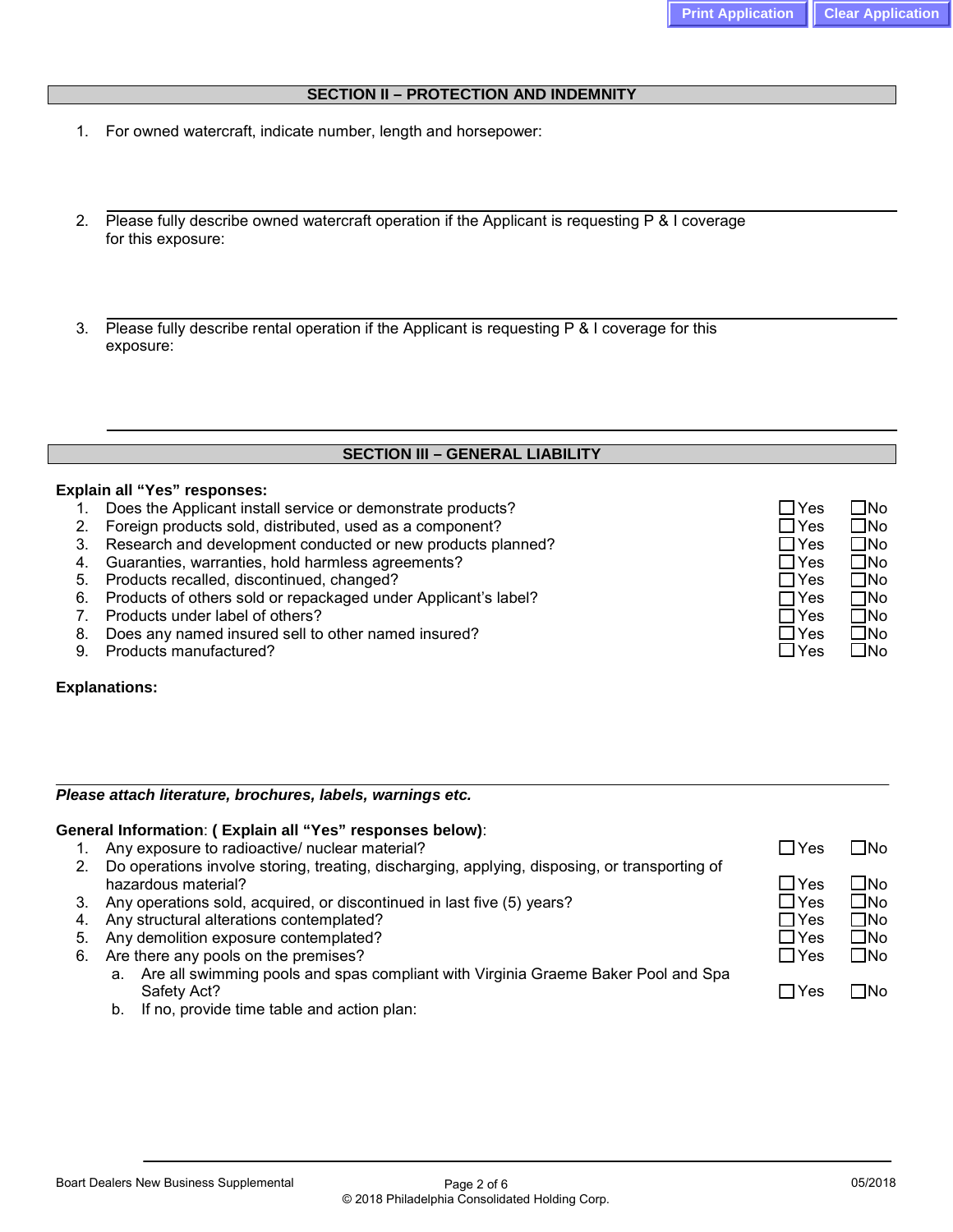### **Explanation:**

|     | 7. Is there a repair facility on premises?                                                                                                                                                                                     | $\Box$ Yes | $\square$ No |
|-----|--------------------------------------------------------------------------------------------------------------------------------------------------------------------------------------------------------------------------------|------------|--------------|
|     | Number of repairs in the last twelve (12) months:<br><u>Last and the set of repairs in the last twelve</u> (12) months:<br>If yes:                                                                                             |            |              |
|     | Maximum values in repair facility at any one time: \$                                                                                                                                                                          |            |              |
|     |                                                                                                                                                                                                                                |            |              |
|     | Average value of any repair: \$                                                                                                                                                                                                |            |              |
|     | Is the work inspected by foreman/ owner before delivering to customer?                                                                                                                                                         | $\Box$ Yes | $\square$ No |
|     | Are customers kept out of shop area?                                                                                                                                                                                           | $\Box$ Yes | $\square$ No |
|     | Are mechanics certified by the manufacturer?                                                                                                                                                                                   | $\Box$ Yes | $\square$ No |
|     |                                                                                                                                                                                                                                |            |              |
|     | What type of repair work is done:                                                                                                                                                                                              |            |              |
|     |                                                                                                                                                                                                                                |            |              |
|     |                                                                                                                                                                                                                                |            |              |
|     |                                                                                                                                                                                                                                |            |              |
| 8.  | Is there a fueling operation on premises?                                                                                                                                                                                      | $\Box$ Yes | $\square$ No |
|     | If yes:                                                                                                                                                                                                                        |            |              |
|     |                                                                                                                                                                                                                                |            |              |
|     | Condition of hoses and tanks: University of the set of the set of the set of the set of the set of the set of the set of the set of the set of the set of the set of the set of the set of the set of the set of the set of th |            |              |
|     | Proximity to water: University of the state of the state of the state of the state of the state of the state of the state of the state of the state of the state of the state of the state of the state of the state of the st |            |              |
| 9.  |                                                                                                                                                                                                                                |            |              |
|     | <b>Dealer Operation</b>                                                                                                                                                                                                        |            |              |
|     | Is the Applicant or his authorized employee in command of the boat at all times?<br>What types of boats are sold: (runabouts, pontoons, houseboats, etc.)                                                                      | $\Box$ Yes | $\square$ No |
|     |                                                                                                                                                                                                                                |            |              |
|     |                                                                                                                                                                                                                                |            |              |
| 10. | Is there a towing service available?                                                                                                                                                                                           | $\Box$ Yes | $\Box$ No    |
|     | Total receipts generated by towing operation: \$_________________________________                                                                                                                                              |            |              |
|     |                                                                                                                                                                                                                                |            |              |
|     |                                                                                                                                                                                                                                |            |              |
| 11. | Please describe general condition of boat dealer operation.                                                                                                                                                                    |            |              |
|     |                                                                                                                                                                                                                                |            |              |
|     |                                                                                                                                                                                                                                |            |              |
|     |                                                                                                                                                                                                                                |            |              |
|     | Burglar and Fire Alarm: North and Superior Alarm:                                                                                                                                                                              |            |              |
|     |                                                                                                                                                                                                                                |            |              |

13. Please give any other special area of concern or additional GL exposures: (Boat brokers, Bottom cleaning divers, Trailer parks and/ or excursion boats)

#### **SECTION IV – BOAT DEALERS**

| Total inventory value: (no item over \$300,000 to be included) \$ |                        |                                                  |                       |  |
|-------------------------------------------------------------------|------------------------|--------------------------------------------------|-----------------------|--|
|                                                                   | How many items between |                                                  |                       |  |
|                                                                   | $$50,000 - $100,000$ : | $$10,000 - $25,000$ :<br>$$100,000 - $300,000$ : | $$25,000 - $50,000$ : |  |
|                                                                   |                        |                                                  |                       |  |

Total inventory value (over \$300,000 individually): \$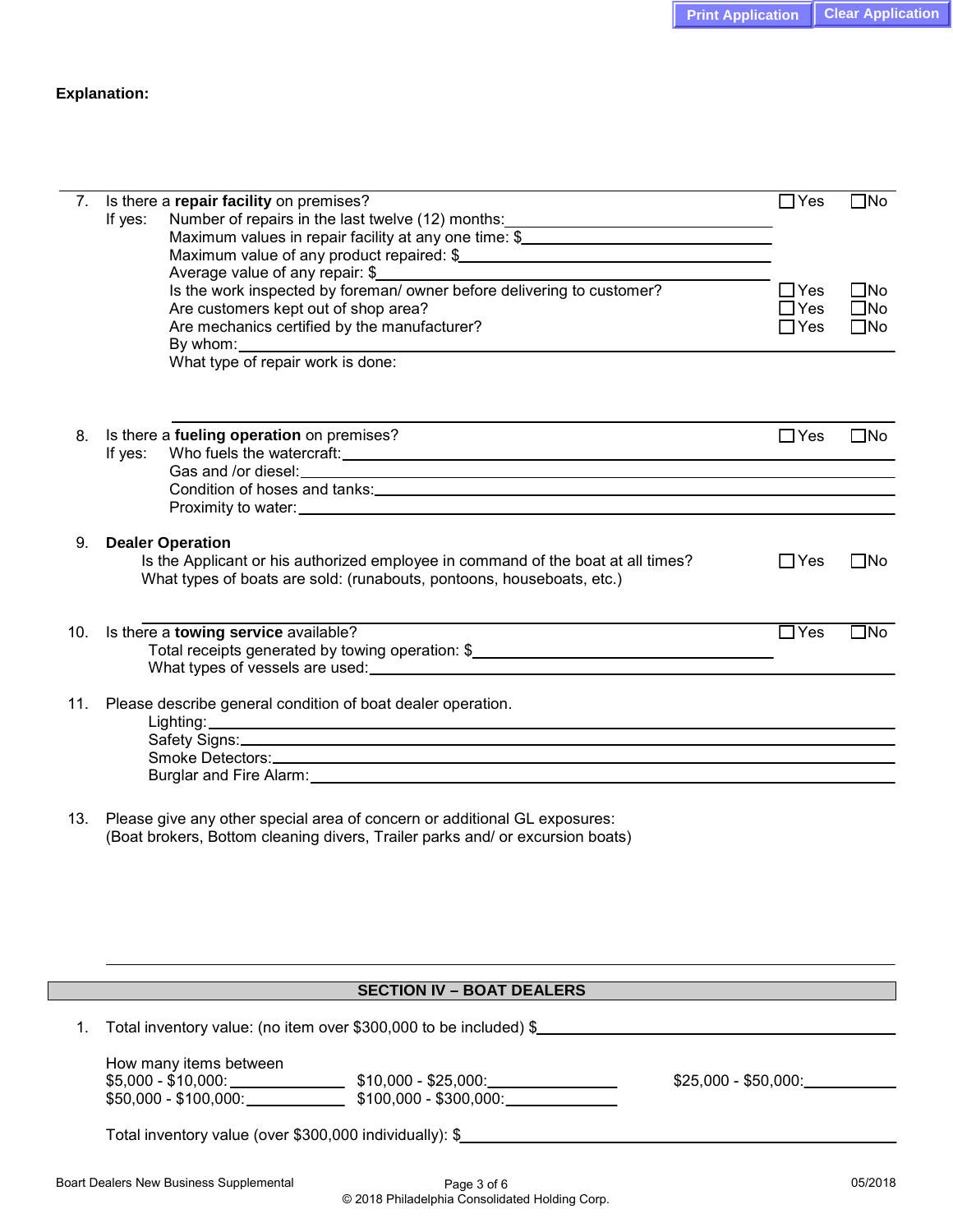# How many items between

 $$300,000 - $500,000:$   $$500,000 - $500,000 - $1,000,000:$   $$1,000,000 +$   $$1,000,000 +$ 

| <b>YEAR</b> | MAKE/MODEL | <b>VALUE</b> | <b>SERIAL NUMBER</b> |
|-------------|------------|--------------|----------------------|
|             |            |              |                      |
|             |            |              |                      |
|             |            |              |                      |
|             |            |              |                      |
|             |            |              |                      |
|             |            |              |                      |
|             |            |              |                      |
|             |            |              |                      |
|             |            |              |                      |

2. **Inventory**: Physical damage coverage on boats, ATVs, snowmobiles, jet skis, motors, trailers, and supplies held for sale (i.e. inventory) *(Inventory dates should be at least six (6) months apart)*

| ∟ast∴<br>entory *<br>$A - A$<br>invent<br>uale                       | alue:<br>w                  |
|----------------------------------------------------------------------|-----------------------------|
| -<br>----<br><b>Invent</b><br>---<br>. .<br>∽<br>ΤЮΙ<br>uale<br>11 M | $\sim$<br>۱ı.<br>alue,<br>w |
|                                                                      |                             |

|    |                                                                                                                                                                                                                                                                                                                  | <b>Location 1</b>         | <b>Location 2</b> | <b>Location 3</b> |    | <b>Location 4</b>        |                              |
|----|------------------------------------------------------------------------------------------------------------------------------------------------------------------------------------------------------------------------------------------------------------------------------------------------------------------|---------------------------|-------------------|-------------------|----|--------------------------|------------------------------|
|    | Values in building:                                                                                                                                                                                                                                                                                              | $\boldsymbol{\mathsf{S}}$ | \$                | \$                | \$ |                          |                              |
|    | Values in open area:                                                                                                                                                                                                                                                                                             | \$                        | \$                | \$                | \$ |                          |                              |
|    | Values in water:                                                                                                                                                                                                                                                                                                 | $\boldsymbol{\mathsf{S}}$ | \$                | $\frac{1}{2}$     | \$ |                          |                              |
|    | Sales New New                                                                                                                                                                                                                                                                                                    | $\%$                      | Used _            | $\frac{0}{0}$     |    |                          |                              |
|    | Does the Applicant allow unaccompanied test rides by customers?<br>Limit for property at any other location (boat shows and exhibits): \$<br>Limit for property in transit at your risk: \$<br><u> 1989 - Johann Stein, mars an de Francisco Barbara (</u><br>Is an assembly of the products required? Describe: |                           |                   |                   |    | $\Box$ Yes<br>$\Box$ Yes | $\square$ No<br>$\square$ No |
| 3. | Did the manufacturer train / certify your assemblers? Describe:                                                                                                                                                                                                                                                  |                           |                   |                   |    | $\Box$ Yes               | $\square$ No                 |
| 4. | Does the manufacturer require a minimum age for use/ sale of their products?<br>Describe precautions taken to ensure the manufacturer's rules are strictly followed:                                                                                                                                             |                           |                   |                   |    | $\Box$ Yes               | $\square$ No                 |
| 5. | Is the Applicant's dealership listed/covered as a vendor under the manufacturer's policy?<br>(Attach certificate)                                                                                                                                                                                                |                           |                   |                   |    | $\Box$ Yes               | $\square$ No                 |
| 6. | Is there a hold harmless agreement in place between the manufacturers and the<br>Applicant's dealership?                                                                                                                                                                                                         |                           |                   |                   |    | $\Box$ Yes               | $\square$ No                 |
| 7. | Does the Applicant sell any used 3-wheeled ATV'S?                                                                                                                                                                                                                                                                |                           |                   |                   |    | $\Box$ Yes               | $\square$ No                 |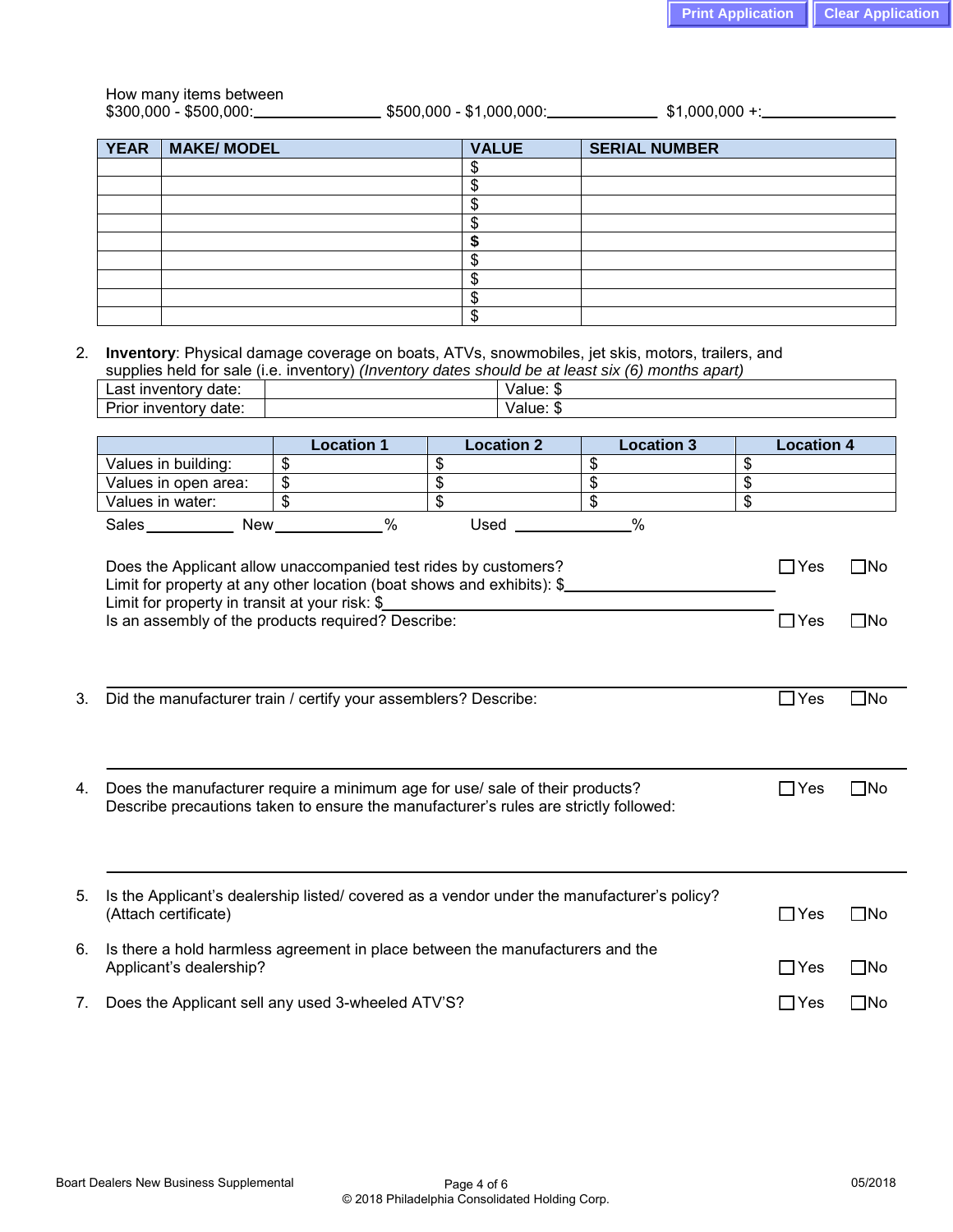| 8.                                                                       | <b>Storage</b>                                                                         | <b>Location 1</b>                    | <b>Location 2</b> | <b>Location 3</b> | <b>Location 4</b>        |              |
|--------------------------------------------------------------------------|----------------------------------------------------------------------------------------|--------------------------------------|-------------------|-------------------|--------------------------|--------------|
|                                                                          | Maximum # of products stored                                                           |                                      |                   |                   |                          |              |
|                                                                          | in building at any one time:                                                           |                                      |                   |                   |                          |              |
|                                                                          | Maximum # of products stored                                                           |                                      |                   |                   |                          |              |
|                                                                          | in the open at any one time:                                                           |                                      |                   |                   |                          |              |
|                                                                          | Estimated total value in                                                               |                                      |                   |                   |                          |              |
|                                                                          | storage:                                                                               | \$                                   | \$                | \$                | \$                       |              |
| 9.                                                                       | Any wet storage?                                                                       |                                      |                   |                   |                          | $\square$ No |
| 10.                                                                      | Any multi-tiered storage?                                                              |                                      |                   |                   | ⊟ Yes                    | $\square$ No |
|                                                                          | If yes, is forklift operation restricted to specially trained employees?               |                                      |                   |                   |                          |              |
|                                                                          |                                                                                        |                                      |                   |                   |                          | $\square$ No |
|                                                                          |                                                                                        | <b>SECTION V - LIMITED POLLUTION</b> |                   |                   |                          |              |
|                                                                          |                                                                                        |                                      |                   |                   |                          |              |
| 1.                                                                       | Is the Applicant interested in Limited Pollution coverage?                             |                                      |                   |                   | ∩ Yes                    | $\square$ No |
| 2.                                                                       | Does the Applicant have a current Environmental policy?                                |                                      |                   |                   | <b>Yes</b><br>$\Box$ Yes | $\square$ No |
|                                                                          | Does the Applicant have any storage tank systems?<br>3.                                |                                      |                   |                   |                          | $\square$ No |
| Is the Applicant seeking coverage for remediation and/or clean-up?<br>4. |                                                                                        |                                      |                   |                   |                          | $\square$ No |
|                                                                          | If the Applicant answered "yes" to question 2, 3, or 4 above would you like a separate |                                      |                   |                   |                          |              |
|                                                                          | <b>Environmental quote?</b>                                                            |                                      |                   |                   | ∏Yes                     | $\square$ No |
|                                                                          |                                                                                        | <b>SECTION VI - LOSS RECORD</b>      |                   |                   |                          |              |

Please attach a detailed description of all claims incurred greater than \$10,000 during the past five years to property or from operations covered by this form of policy, including date, cause, amount paid or estimated amount, if claim not settled, and actions taken by the insured to prevent a similar claim in the future. **If none, state "none".**

- **Currently valued insurance company loss runs for the current policy period plus three prior years**
- **Please attach all of the insured's agreements with customers.**